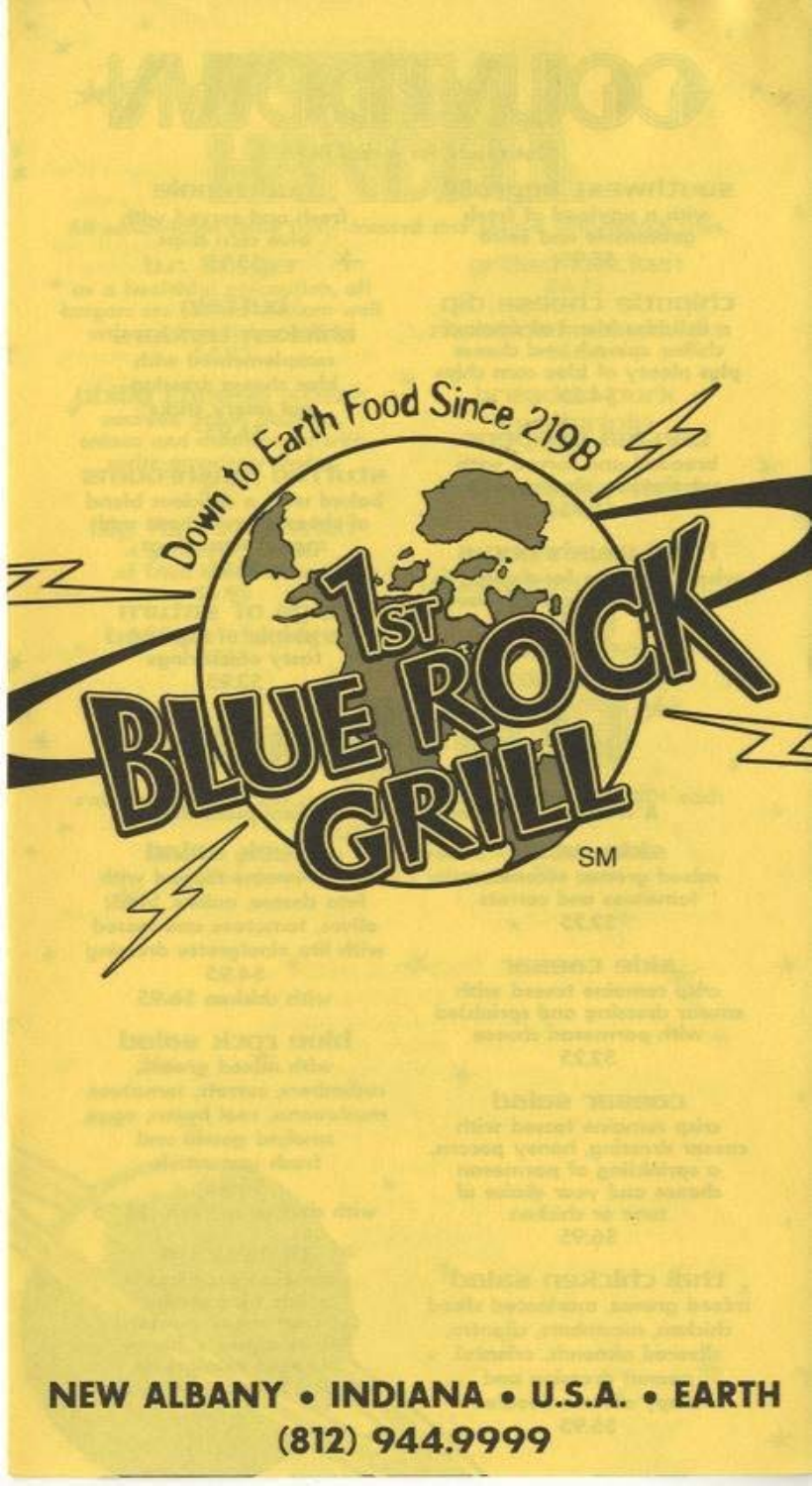

## Get ready for a real BLAST!

southwest eggrolls with a payload of fresh guacamole and salsa \$5.95

chipotle cheese dip a delicious blend of smoked chilies, spinach and cheese plus plenty of blue corn chips  $\star$ \$4.25

banana peppers breaded and served with our chutney dipping sauce **S395** 

fried mushrooms whole shrooms for dipping in our stellar horseradish sauce \$4.95

quacamole fresh and served with blue corn chips \$5.95

buffalo chicken tenders complemented with blue cheese dressing and celery sticks **S6.95** 

stuffed mushrooms baked with a delicious blend of cheeses, crab meat and special seasonings \$5.25

> rings of saturn a platter of big and tasty onion rings \$3.95

## A colostial collection of Earth's tastiest plant life.

side salad mixed greens, cucumbers, tomatoes and carrots \$2.25

side caesar crisp romaine tossed with caesar dressing and sprinkled with parmesan cheese  $$2.25$ 

caesar salad crisp romaine tossed with caesar dressing, honey pecans. a sprinkling of parmesan cheese and your choice of tuna or chicken **S6.95** 

thai chicken salad mixed greens, marinated sliced chicken, cucumbers, cilantro, slivered almonds, oriental peanut dressing and crispy chinese noodles **S6.95** 

greek salad crisp romaine topped with feta cheese, onions, black olives, tomatoes and tossed with lite vinaigrette dressing \$4.95 with chicken \$6.95

blue rock salad with mixed greens. cucumbers, carrots, tomatoes, mushrooms, real bacon, eggs, smoked gouda and fresh guacamole \$6.95 with chicken or tuna \$8.95

dressings parmesan peppercorn, ranch, blue cheese. fat-free honey mustard, lite vinaigrette, honey mustard vinaigrette. oriental peanut and caesar



Grilled specialties served with your choice of two stowaways and bread. (You may substitute a side salad or side caesar as a stowaway for 50c)

10oz. top sirloin 511.95

> 12oz. ribeue \$13.95



salmon filet

prepared with a

honey soy marinade

shrimp and

icelandic cod

broiled, fried or jerk' style

**S11.95** 

meatloaf dinner

a hearty down

to earth specialty

\$7.25

vegetable plate

generous portions of

any three stowaways

\$5.50

Includes your choice of two stowaways and bread. (You may substitute a side salad or side caesar as a stowaway for 50c)

icelandic cod broiled, fried or jerk' style **S9.95** 

chicken dinner boneless, skinless breast grilled, fried or jerk' style **S6.95 single** \$9.95 double

> shrimp dinner broiled, fried, grilled or jerk' style \$13.95

> > jerk - a spicy caribbean seasoning



Bring em along for the ride. oven roasted herb and slaw \$1.75 potatoes vegetable **S1.75** rice french fries \$1.75 \$1.75 mashed potatoes grilled rings of with gravy vegetables saturn **S1.75** \$1.95 \$1.95



bbg chicken with smoked gouda, onions. mozzarella and cilantro 57.95

pesto chicken with garlic pesto sauce and roasted red peppers smothered in mozzarella cheese **S8.50** 

vegetarian with a blend of mozzarella. black olives, feta cheese, mushrooms, onions, roasted red peppers and banana peppers **S8.50** 

traditional sausage, pepperoni, mushrooms, onions, mozzarella cheese and green peppers<br>\$8.25

Your choice of penne or linguine, served with a side salad and bread.

pasta marinara or alfredo **S6.25** with chicken \$8.95 with grilled vegetables \$7.95

cilantro lime chicken sauteed in olive oil, garlic and white wine with fresh cilantro and lime juice \$9.95

shrimp scampi with just the right touch of garlic, bell peppers and blue rock seasonings \$13.95

vegetarian chili served over your choice of rice or pasta 56.25 with sour cream upon request

broccoli and mushroom pasta with sun dried tomatoes, pesto, onions, garlic and white wine \$7.95 with chicken \$9.95